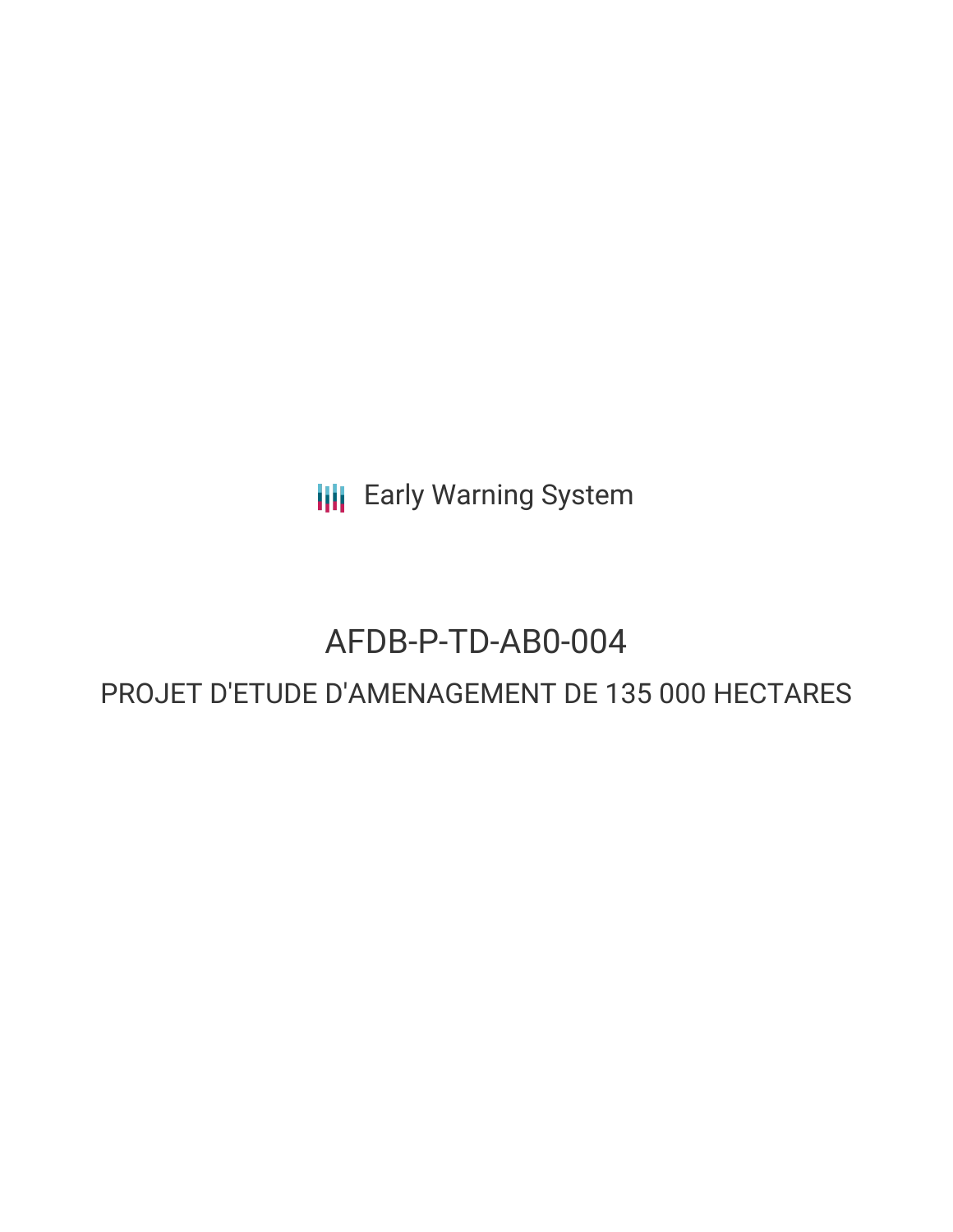

## **Quick Facts**

| <b>Countries</b>               | Chad                                          |
|--------------------------------|-----------------------------------------------|
| <b>Financial Institutions</b>  | African Development Bank (AFDB)               |
| <b>Status</b>                  | Approved                                      |
| <b>Bank Risk Rating</b>        |                                               |
| <b>Voting Date</b>             | 2018-10-31                                    |
| <b>Borrower</b>                | MINISTERE DE L'AGRICULTURE ET DE L'IRRIGATION |
| <b>Sectors</b>                 | Agriculture and Forestry                      |
| <b>Investment Amount (USD)</b> | $$0.57$ million                               |
| <b>Project Cost (USD)</b>      | $$0.57$ million                               |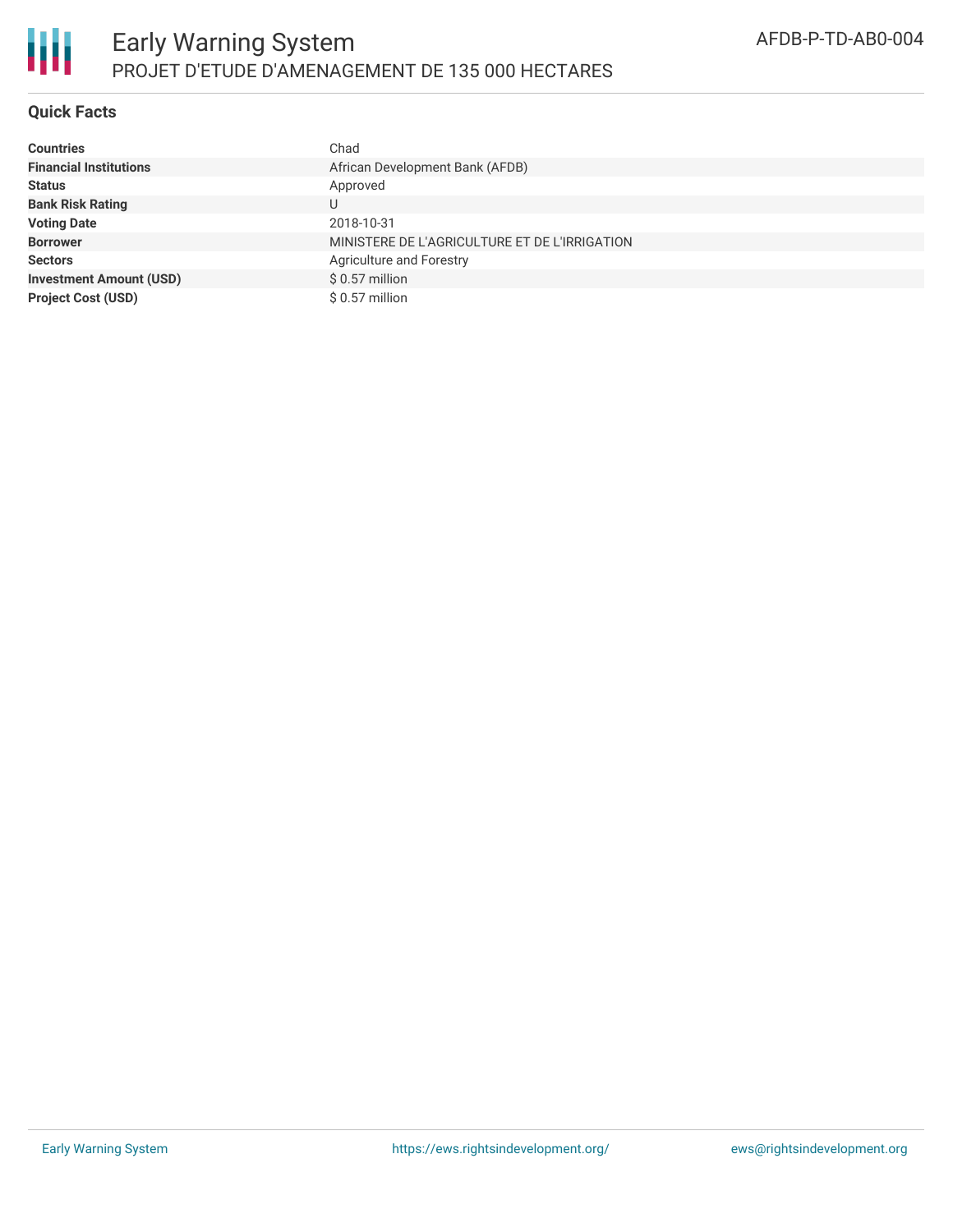

# **Project Description**

No project information available at the time of disclosure.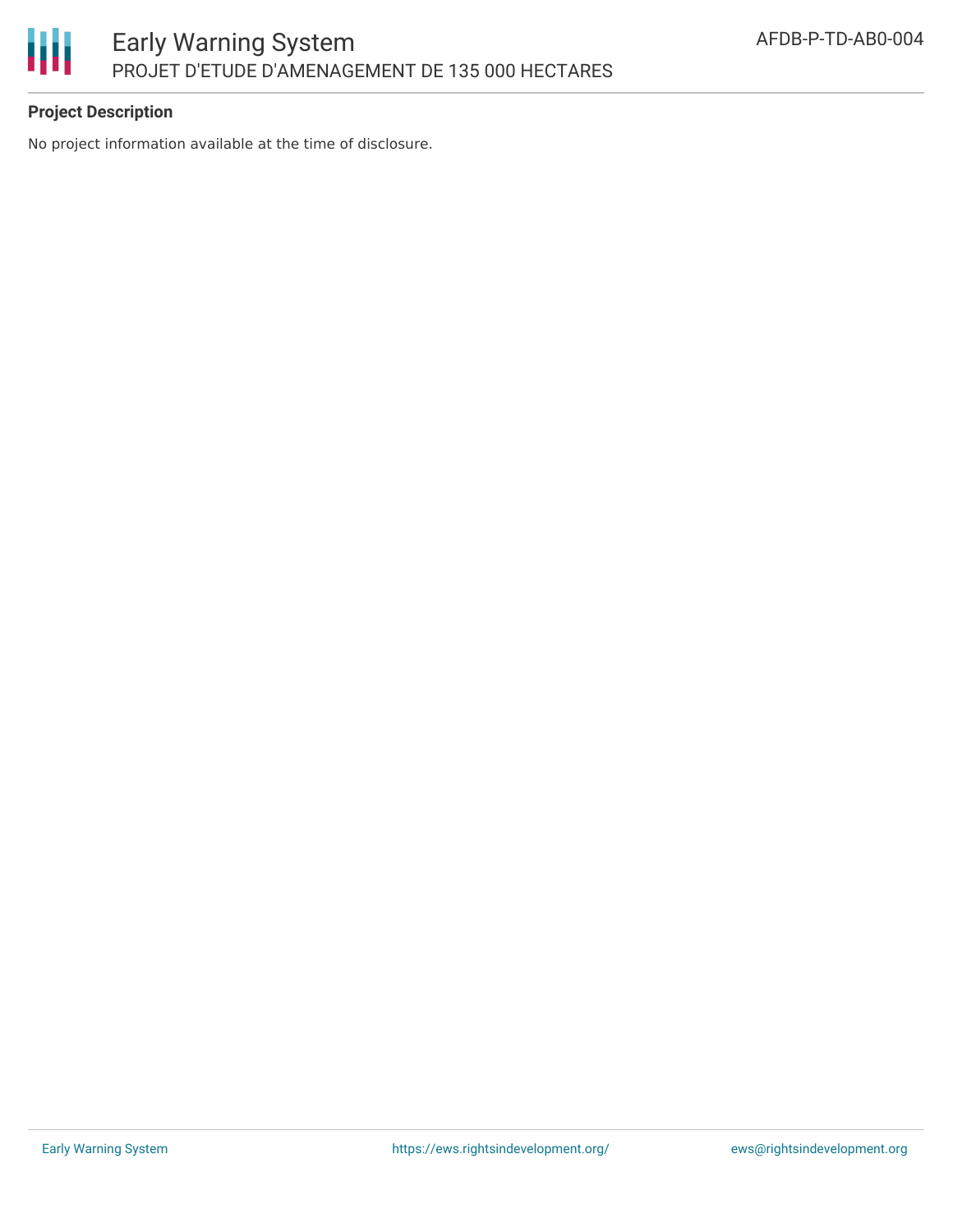

#### **Investment Description**

African Development Bank (AFDB)

**Total cost**: 800000 **Currency**: UAC

**Source(s) of financing**

**ADF**: 800000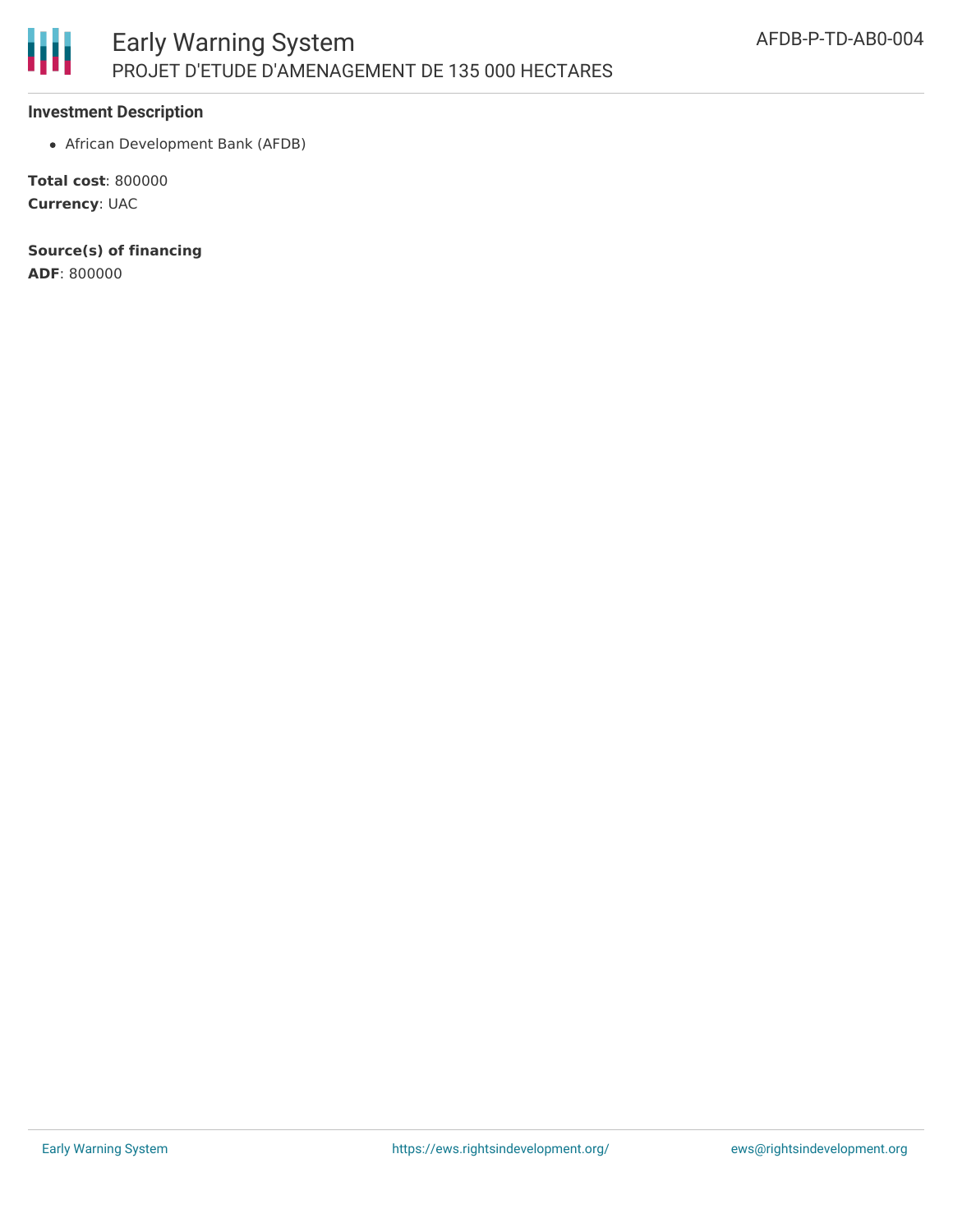#### **Contact Information**

**Task Manager:** LAOKOLE Dedjoguere Antoinette, RDGC2 / No contact details provided at the time of disclosure

#### ACCOUNTABILITY MECHANISM OF AfDB

The Independent Review Mechanism (IRM), which is administered by the Compliance Review and Mediation Unit (CRMU), is the independent complaint mechanism and fact-finding body for people who have been or are likely to be adversely affected by an African Development Bank (AfDB)-financed project. If you submit a complaint to the IRM, it may assist you by either seeking to address your problems by facilitating a dispute resolution dialogue between you and those implementing the project and/or investigating whether the AfDB complied with its policies to prevent environmental and social harms. You can submit a complaint electronically by emailing crmuinfo@afdb.org, b.kargougou@afdb.org, b.fall@afdb.org, and/or s.toure@afdb.org. You can learn more about the IRM and how to file a complaint at https://www.afdb.org/en/independent-review-mechanism/.